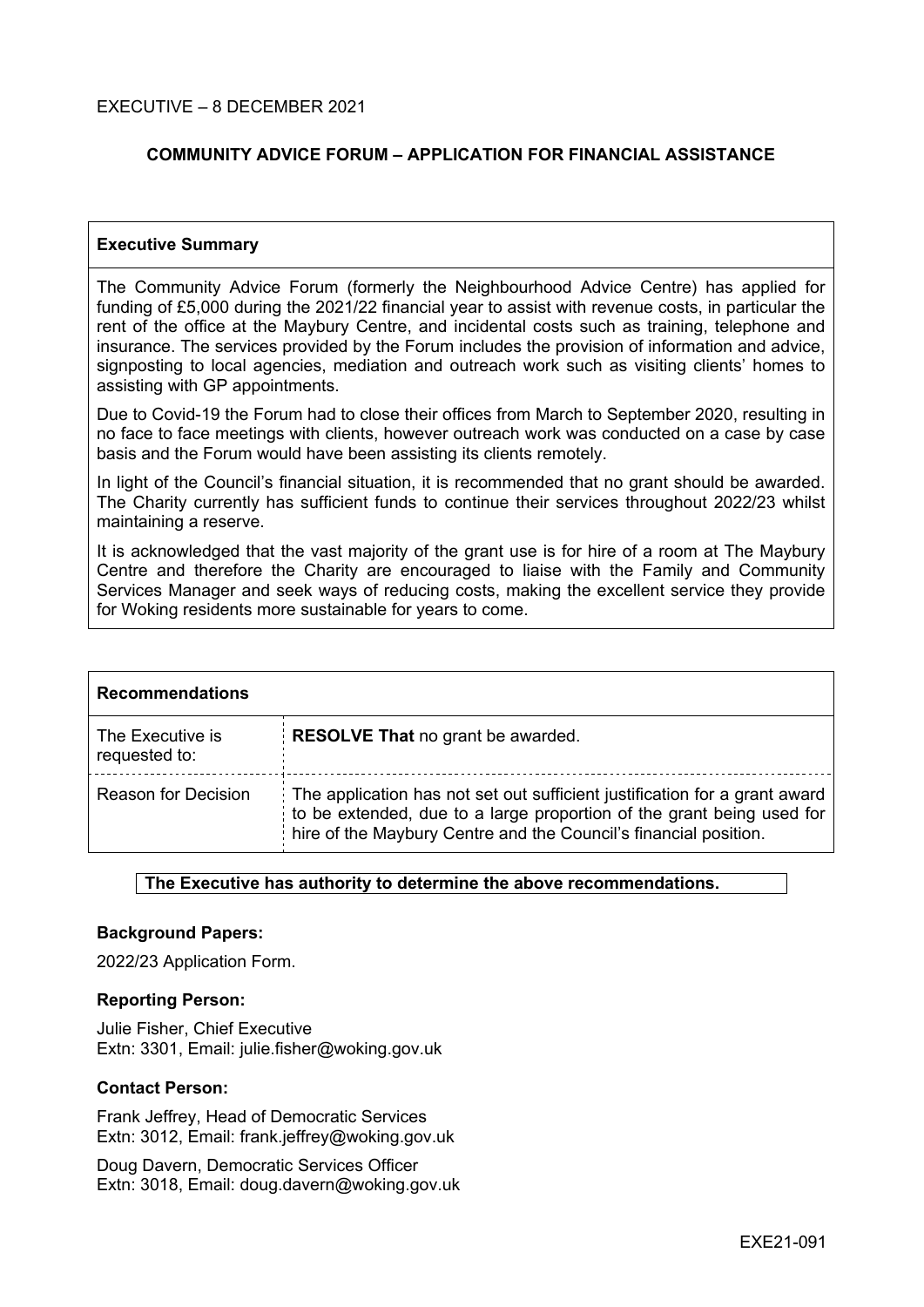# **Portfolio Holder:**

Cllr Simon Ashall Email: cllrsimon.ashall@woking.gov.uk

# **Shadow Portfolio Holder:**

Cllr Will Forster Email: cllrwill.forster@woking.gov.uk

# **Date Published:**

30 November 2021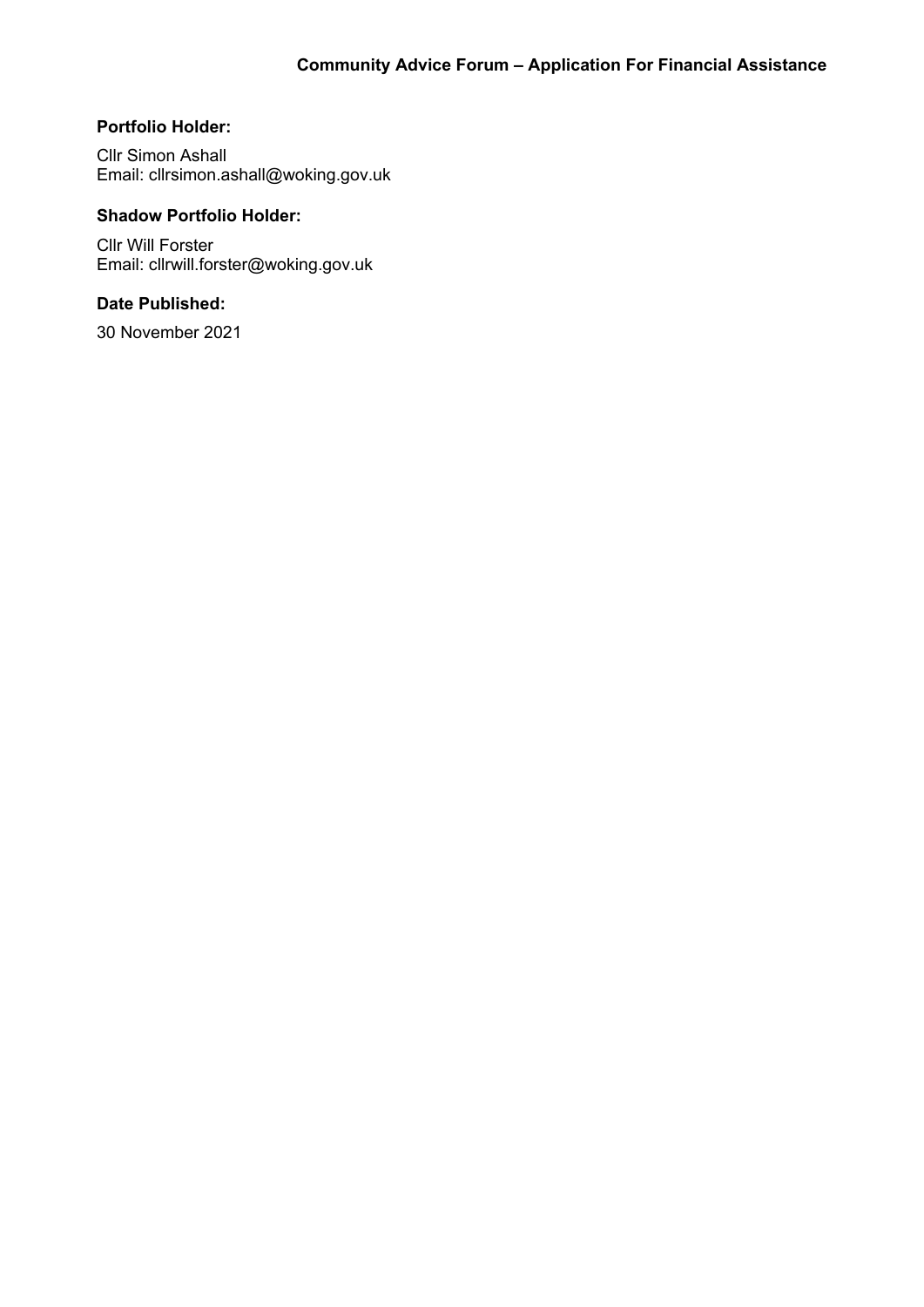| 1.0 Summary of Application |                                                                                                                                                                                                                                                                                                                                                                                                                             |  |  |
|----------------------------|-----------------------------------------------------------------------------------------------------------------------------------------------------------------------------------------------------------------------------------------------------------------------------------------------------------------------------------------------------------------------------------------------------------------------------|--|--|
| 1.1 Status and Aims        | The Community Advice Forum (CAF) was formed in December 2016.                                                                                                                                                                                                                                                                                                                                                               |  |  |
|                            | The main aims, objectives and activities of the charity are to provide<br>advocacies, information and advice to members of the local<br>community over a wide range of issues including; education,<br>employment, housing and welfare rights.                                                                                                                                                                              |  |  |
|                            | The Forum aims to help and support people who are unable to access<br>these services independently, this could be due to a number of<br>reasons; language barriers, financial issues, mobility and transport<br>issues.                                                                                                                                                                                                     |  |  |
|                            | The Forum helps people for whom English is not their first language<br>by reading and writing letters, form filling, making telephone calls and<br>general communication with service providers and other agencies.<br>The Forum also plays a key role in tackling poverty and increasing<br>social justice by assisting users to claim their full welfare benefit<br>entitlements.                                         |  |  |
| 1.2 Employees              | None.                                                                                                                                                                                                                                                                                                                                                                                                                       |  |  |
| 1.3 Volunteers             | 5, whose activities include giving out information, offering advice,<br>making referrals,<br>facilitating mediation, outreach work<br>and<br>administration.                                                                                                                                                                                                                                                                |  |  |
| 1.4 Clients/Users          | 200 approximately, comprising:                                                                                                                                                                                                                                                                                                                                                                                              |  |  |
|                            | 150 male                                                                                                                                                                                                                                                                                                                                                                                                                    |  |  |
|                            | 50 female                                                                                                                                                                                                                                                                                                                                                                                                                   |  |  |
|                            | Not known - disabled                                                                                                                                                                                                                                                                                                                                                                                                        |  |  |
|                            | 160 ethnic minority                                                                                                                                                                                                                                                                                                                                                                                                         |  |  |
|                            | 200 resident in Woking                                                                                                                                                                                                                                                                                                                                                                                                      |  |  |
|                            | 150 aged 19-65<br>50 aged 65+                                                                                                                                                                                                                                                                                                                                                                                               |  |  |
|                            | No charges are made for the services provided.                                                                                                                                                                                                                                                                                                                                                                              |  |  |
| 1.5 Members                | None                                                                                                                                                                                                                                                                                                                                                                                                                        |  |  |
| 1.6 Sum Requested          | $£5,000$ (Revenue)                                                                                                                                                                                                                                                                                                                                                                                                          |  |  |
| 1.7 Project                | The Community Forum (CAF) intends to use the funds for the<br>following purposes; office hire, printing, stationery costs, phone and<br>internet bill, insurance costs, training courses, memberships,<br>subscriptions and volunteer expenses.                                                                                                                                                                             |  |  |
|                            | The Forum has been active for approximately five years and the<br>applicant has advised that during this time the number of visitors to<br>the office has steadily increased, demonstrating the ongoing need for<br>the services being provided by the organisation. Woking Borough<br>Council have provided the Forum with basic revenue funding over the<br>past five years through the Council's Community Grant Scheme. |  |  |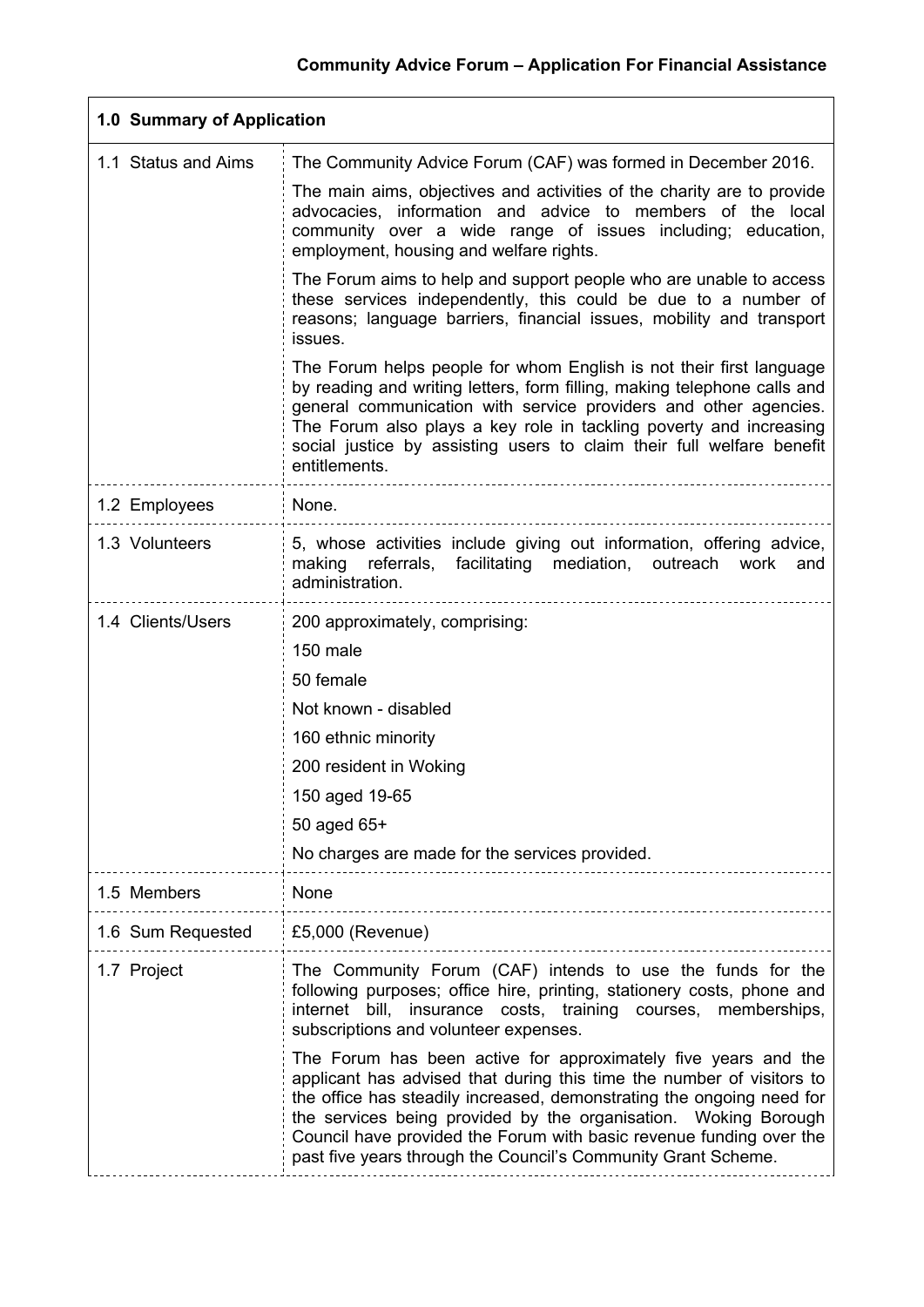| 1.8 Cost breakdown:   | Office Hire:                                                                                                                                                                                                                                                                                    | £3,600 |  |
|-----------------------|-------------------------------------------------------------------------------------------------------------------------------------------------------------------------------------------------------------------------------------------------------------------------------------------------|--------|--|
|                       | <b>Printing and Stationery Costs:</b>                                                                                                                                                                                                                                                           | £200   |  |
|                       | Phone and internet bill:                                                                                                                                                                                                                                                                        | £150   |  |
|                       | Insurance costs:                                                                                                                                                                                                                                                                                | £200   |  |
|                       | Training costs:                                                                                                                                                                                                                                                                                 | £200   |  |
|                       | Memberships and subscriptions:                                                                                                                                                                                                                                                                  | £150   |  |
|                       | Volunteer expenses:                                                                                                                                                                                                                                                                             | £500   |  |
|                       | Total                                                                                                                                                                                                                                                                                           | £5,000 |  |
| 1.9 Community Benefit | Anyone living within the Borough of Woking and the surrounding areas<br>is able to access the services offered by the Community Advice<br>Forum.                                                                                                                                                |        |  |
| 1.10 Covid-19 Impact  | Unfortunately due to the ongoing COVID-19 pandemic, the offices<br>have had to remain closed for a large part of the year. This has meant<br>the Forum has been unable to have face to face meetings with clients.<br>However, it has been conducting outreach work on a case by case<br>basis. |        |  |

| 2.0 Financial Background                |                                                                                                                                                                                                                                                                                        |  |  |
|-----------------------------------------|----------------------------------------------------------------------------------------------------------------------------------------------------------------------------------------------------------------------------------------------------------------------------------------|--|--|
| 2.1 Budget                              | At the time of the application, the Group held £9,988 in the bank. The<br>sum of £3,000 is reserved for such eventualities as rent arrears,<br>pensions and any legal fees.                                                                                                            |  |  |
|                                         | The Group has submitted a budget for 2022/23 which shows an<br>anticipated expenditure of £5,000, with no income identified.                                                                                                                                                           |  |  |
| 2.2 Accounts                            | The Group has submitted accounts for 2020/21 which show an<br>income of £5,000 (£5,000 in 2019/20) against expenditure of £1,750<br>(£4,994 in 2019/20), resulting in a surplus of £1,750 (£6 in 2019/20).<br>The sum of £9,988 was carried forward at the end of the 2020/21<br>year. |  |  |
| 2.3 Support over the<br>past five years | $2021/22 - £5,000$<br>$2020/21 - £5,000$<br>2019/20 - £5,000<br>2018/19 - £5,000<br>$2017/18 - £5,000$                                                                                                                                                                                 |  |  |

| 3.0 Assessment of Application |                                             |     |  |
|-------------------------------|---------------------------------------------|-----|--|
| 3.1 Key Information           | Constitution<br>$\frac{1}{2}$ O             | Yes |  |
|                               | <b>Registered Charity</b><br>$\overline{O}$ | Yes |  |
|                               | <b>VAT Registered</b><br>$\circ$            | No  |  |